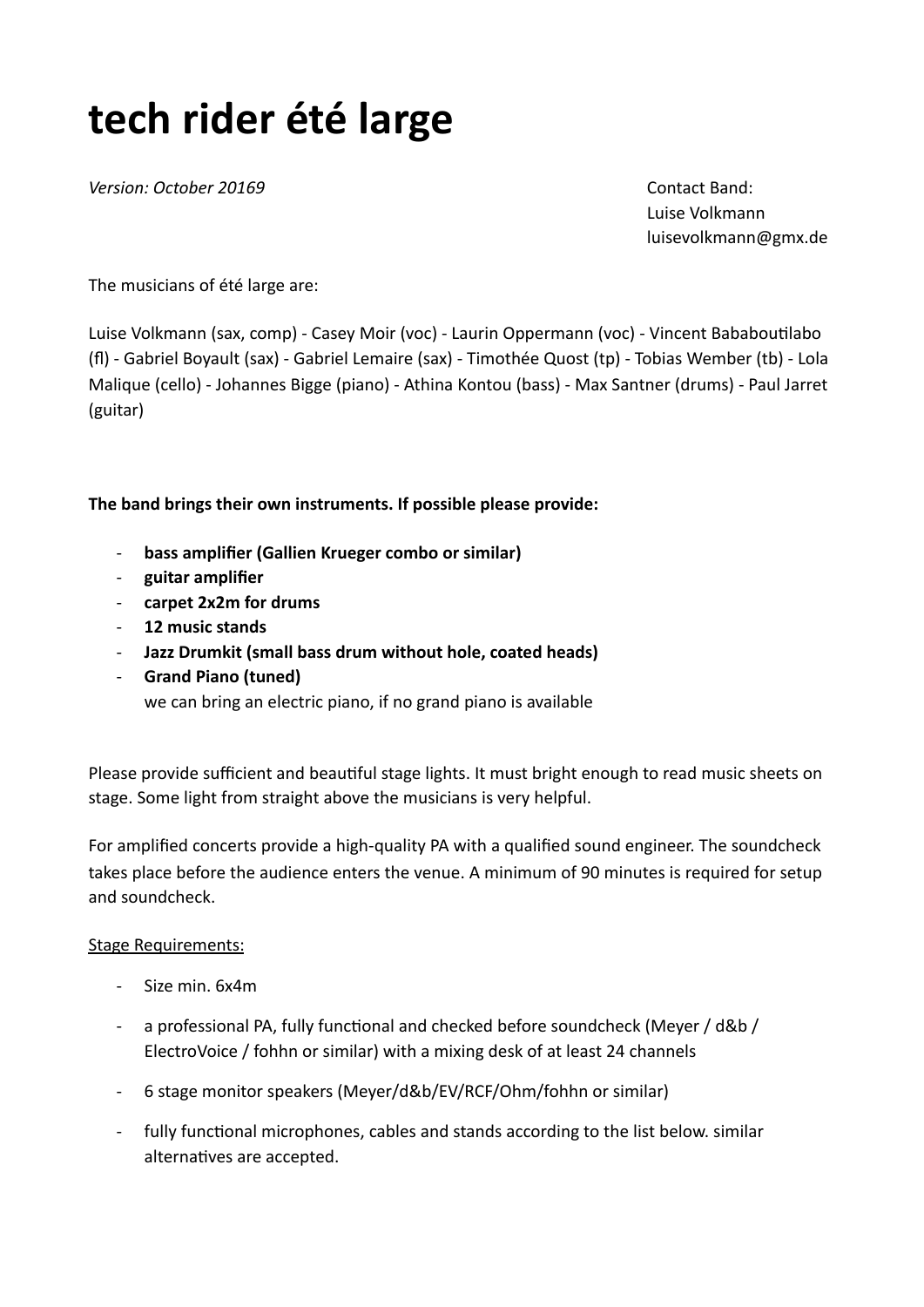Please provide some water for all musicians.

## **Input List été large**

| $\mathbf{1}$ | <b>Kick</b>         | Beta 52           |            | small stand                  |
|--------------|---------------------|-------------------|------------|------------------------------|
| $\mathbf{2}$ | Snare Top           | e904 (Clip)       |            |                              |
| 3            | Tom                 | e904 (Clip)       |            |                              |
| 4            | Floor Tom           | e904 (Clip)       |            | $\qquad \qquad \blacksquare$ |
| 5            | OH <sub>L</sub>     | <b>KM184</b>      |            | big stand                    |
| 6            | OH <sub>R</sub>     | <b>KM184</b>      |            | big stand                    |
| 7            | HH                  | MKH50             |            | mid stand                    |
| 8            | <b>Bass</b>         | DI                |            | $\overline{\phantom{0}}$     |
| 9            | Cello               | DI                |            |                              |
| 10           | Cello               | <b>DPA Clip</b>   |            |                              |
| 11           | Flute               | <b>KM184</b>      | popscreen! | big stand                    |
| 12           | Alt Sax             | MD421             |            | big stand                    |
| 13           | <b>Tenor Sax</b>    | MD421             |            | mid stand                    |
| 14           | <b>Baritone Sax</b> | MD421             |            | big stand                    |
| 15           | Trumpet             | MD421             |            | mid stand                    |
| 16           | Trombone            | MD421             |            | big stand                    |
| 17           | Piano L             | <b>KM184 / DI</b> |            | big stand                    |
| 18           | Piano R             | KM184 / DI        |            | big stand                    |
| 19           | Voc Soprano         | <b>KMS105</b>     | alt: e945  | big stand                    |
| 20           | Voc Tenor           | <b>KMS105</b>     | alt: e945  | big stand                    |
| 21/22        | <b>FX Return</b>    | <b>TC M3000</b>   | Reverb     |                              |

### **Monitors:**

- 1 - Piano
- 2 Singers
- 3 - Woodwinds
- 4 Brass
- 5 Strings
- 6 - Drums
- 7 Guitar